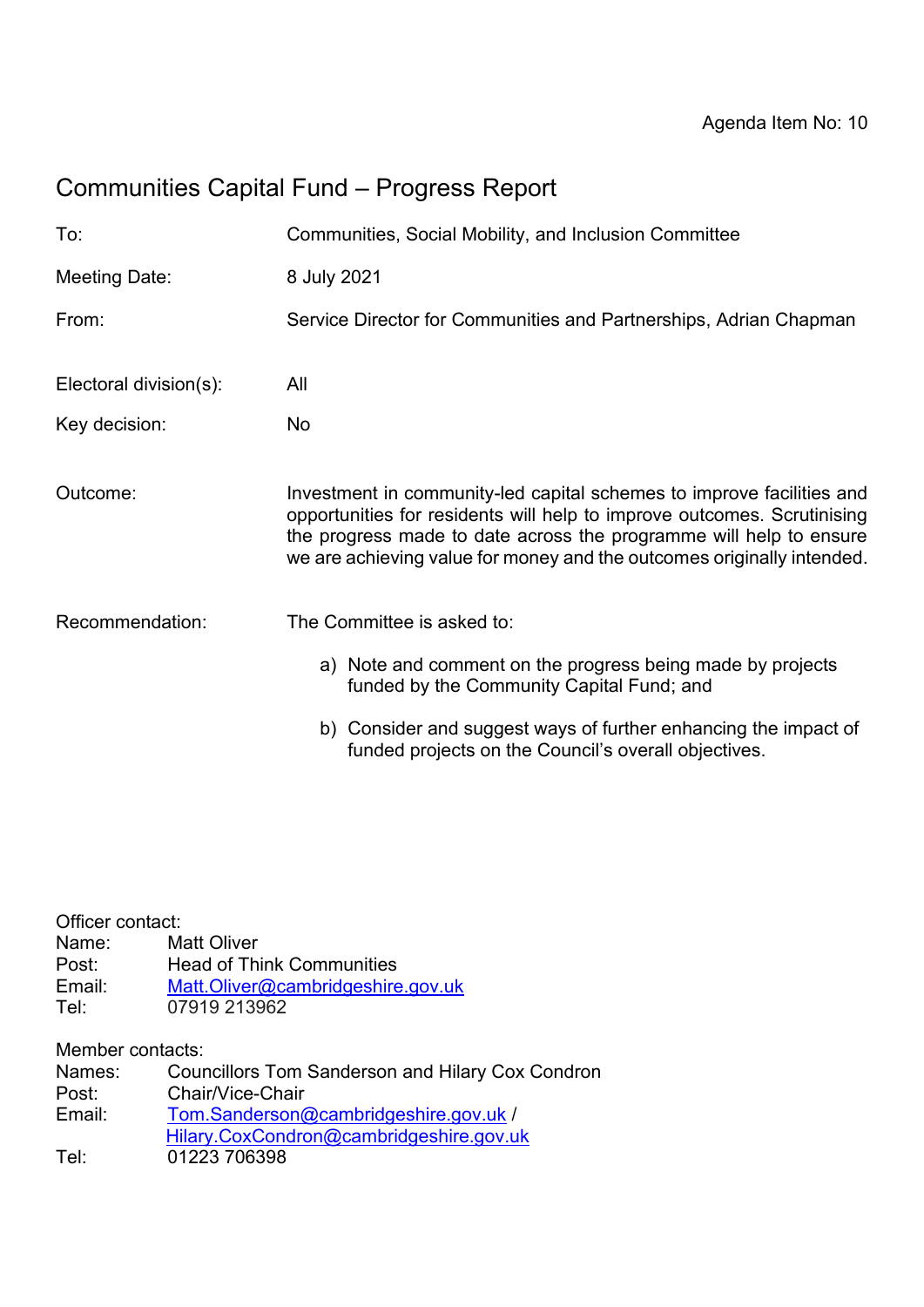### 1. Background

- 1.1 The Cambridgeshire Communities Capital Fund was launched on 1 April 2020 and set aside up to £5m to help support community-led capital projects across the county, including those that improve health, wellbeing, social and economic opportunities in our communities.
- 1.2 The fund provided up to £0.5m capital funding for each community-based project which addressed issues which were a specific priority for the local community, addressed inequality of access to services or activities, and implemented community involvement in delivery or design of the project.
- 1.3 Over the summer of 2020, the Communities and Partnership Committee agreed funding for 35 projects across the county, fully allocating the £5m budget. This report provides a progress report on the programme.

#### 2. Main Issues

- 2.1 A mixture of projects were funded, from relatively modest improvements to outdoor children's' play equipment, to large scale new build community buildings. Each project is unique and had a different starting point, with some projects already at an advanced stage of development, whereas others were at the start of their journey. As a result, some projects have progressed faster than others.
- 2.2 Many projects have reported that their progress has been slow or delayed over the first few months because of the impact of Covid-19. For some of the smaller community/voluntary organisations which rely on a few key volunteers, capacity has been reduced as volunteers have adhered to Covid distancing guidelines, needed to self-isolate or have had caring responsibilities which have impacted on the ability to deliver capital projects.
- 2.3 Other projects also report that again as a result of Covid, planning applications have been taking longer than usual as councils have also had to respond to increased demand for services with reduced staffing capacity. National lockdown restrictions have played their part with some contractors unable or unwilling to attend jobs, or where there are volunteers carrying out work, they can only do so where they can adhere to social distancing rules.
- 2.4 Nevertheless, despite the difficulties that Covid has presented, projects have progressed well, with many completed or close to completion. The project monitoring and updates have now been handed over to Think Communities Place Coordinators to complete, and this will also help to make sure links are sustained between the council and funded projects going forwards. A map showing the location of funded projects is attached at appendix 1, and an update of all projects and progress made to the end of June 2021 is attached at appendix 2.
- 2.5 In summary, project delivery is as follows:

Projects completed by June 2021

- Bartlow stable conversion
- Christchurch community centre improvement
- Hauxton village hall
- Hilton village hall improvements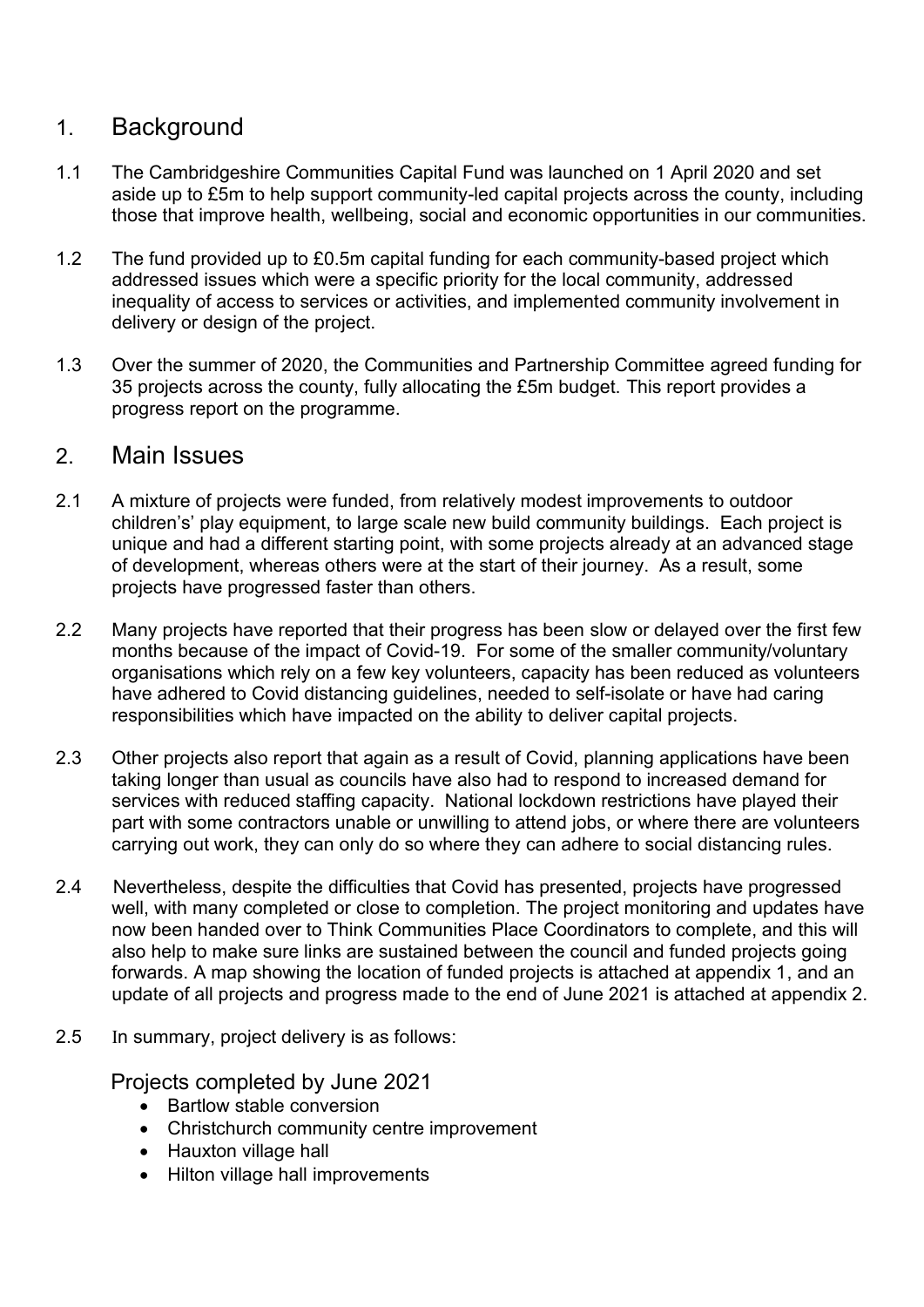- March Estover Park
- Over river front improvement
- Soham Mill [Theatre]
- Somersham play equipment
- Swaffham Prior village hall extension
- Winwick village hall

Projects expected to complete by July - September 2021

- Brampton Men's Shed
- Eversden outdoor play equipment
- Godmanchester community nursery
- Godmanchester football club house
- Gorefield community hall extension
- March West End Park improvements
- Melbourn village hub extension
- Ramsey pavilion
- Sawtry Mancave
- Sawtry skate park
- Soham Mill [roadworks]
- Stilton play park
- Woodhurst village hall

Projects expected to complete by March 2022

- Friday Bridge Tower Hall improvements
- Girton pavilion
- Great Shelford playscape
- Great Shelford youth centre
- March Sports Association club house
- Wisbech Market Place

Projects expected to complete by summer 2022

- Burwell Gardiner Hall refurbishment
- Kimbolton road crossing
- Littleport youth centre
- Stretham village hall
- Wisbech Park pavilion

Projects expected to complete by December 2022

- Cambourne youth centre
- Fenstanton village hall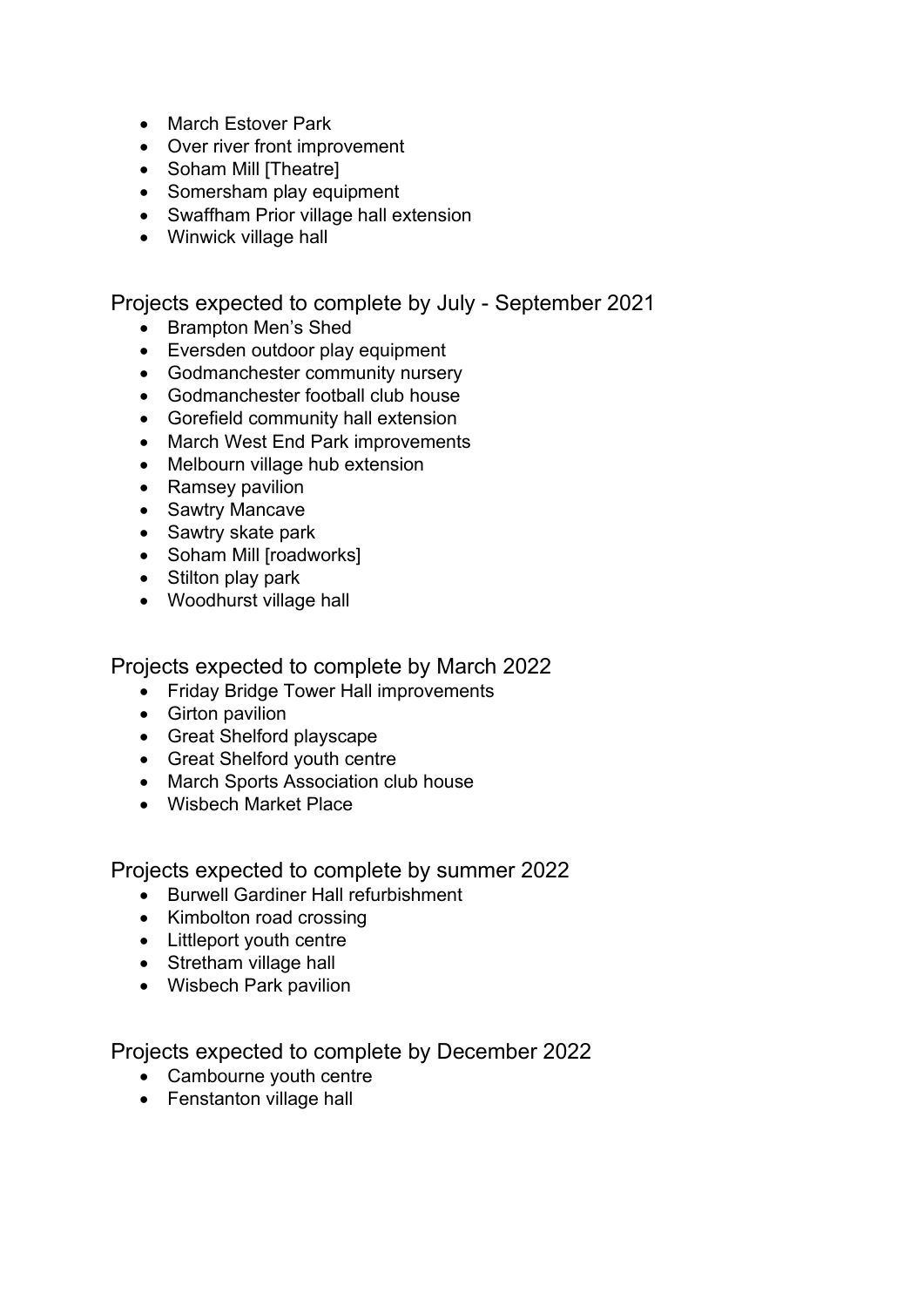# 3. Alignment with corporate priorities

- 3.1 Communities at the heart of everything we do The Fund invited and approved applications that evidenced community need and that were community led and delivered.
- 3.2 A good quality of life for everyone The Fund sought to improve the health, wellbeing, social and economic opportunities, and outcomes in our communities, thereby helping to create or enhance a good quality of life for everyone.
- 3.3 Helping our children learn, develop and live life to the full A number of funded projects are specifically aimed at developing infrastructure, facilities and opportunities for children and young people, as set out in appendix 2 to this report.
- 3.4 Cambridgeshire: a well-connected, safe, clean, green environment A number of funded projects are specifically aimed at improving the local environment or enhancing green and open space, as set out in appendix 2 to this report.
- 3.5 Protecting and caring for those who need us Most of the funded projects have been funded to increase opportunities for communities to come together in safe and trusted spaces, including people who are isolated or who need support or information.

### 4. Significant Implications

- 4.1 Resource Implications The capital investment set out in this report was approved at Full Council in February 2020.
- 4.2 Procurement/Contractual/Council Contract Procedure Rules Implications There are no significant implications for this category. However, any commercial opportunities will follow the Council's Contract Procedure Rules and contractual regulations as per existing policies.
- 4.3 Statutory, Legal and Risk Implications Successful funding awards have been made subject to the applicant accepting the council's grant agreement terms and conditions.
- 4.4 Equality and Diversity Implications There are no significant implications for this category.
- 4.5 Engagement and Communications Implications There are no significant implications for this category.
- 4.6 Localism and Local Member Involvement Members have been closely involved in both the development of expressions of interest and in making recommendations. Members will be kept up to date with progress of projects in their Division.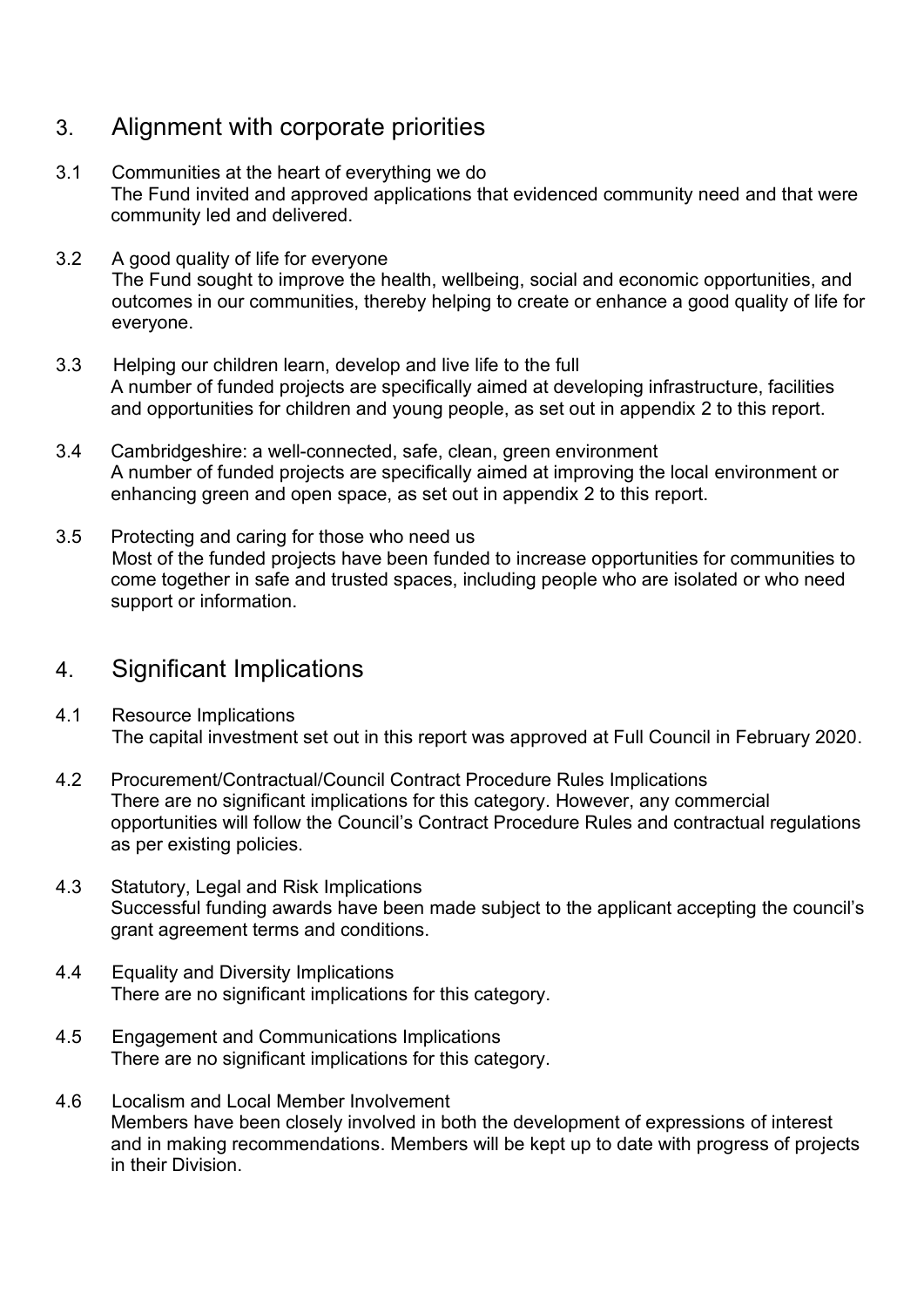4.7 Public Health Implications

The Community Capital Fund provided an opportunity for communities to secure funding that, combined with their own assets, has enabled them to develop interventions that will improve the health and wellbeing of their community members. There has also been the opportunity for communities to, as part of the process, further strengthen their skills and assets.

- 4.8 Environment and Climate Change Implications on Priority Areas
- 4.8.1 Implication 1: Energy efficient, low carbon buildings.
	- Positive

Explanation: As buildings are being refurbished and modernised, energy efficient measures are being installed. Any new builds must comply with the latest energy efficient regulations.

- 4.8.2 Implication 2: Low carbon transport.
	- **Positive**

Explanation: Providing new and/or improved community facilities will reduce the need for people to travel to access services and facilities at other towns.

- 4.8.3 Implication 3: Green spaces, peatland, afforestation, habitats, and land management. neutral: Explanation: Some projects will develop or enhance open spaces as a result of the capital project
- 4.8.4 Implication 4: Waste Management and Tackling Plastic Pollution. neutral Explanation: not applicable
- 4.8.5 Implication 5: Water use, availability, and management: neutral Explanation: not applicable
- 4.8.6 Implication 6: Air Pollution. neutral Explanation: not applicable
- 4.8.7 Implication 7: Resilience of our services and infrastructure and supporting vulnerable people to cope with climate change. neutral Explanation: not applicable

Have the resource implications been cleared by Finance? Yes Name of Financial Officer: Martin Wade

Have the procurement/contractual/ Council Contract Procedure Rules implications been cleared by the LGSS Head of Procurement? Yes Name of Officer: Henry Swann